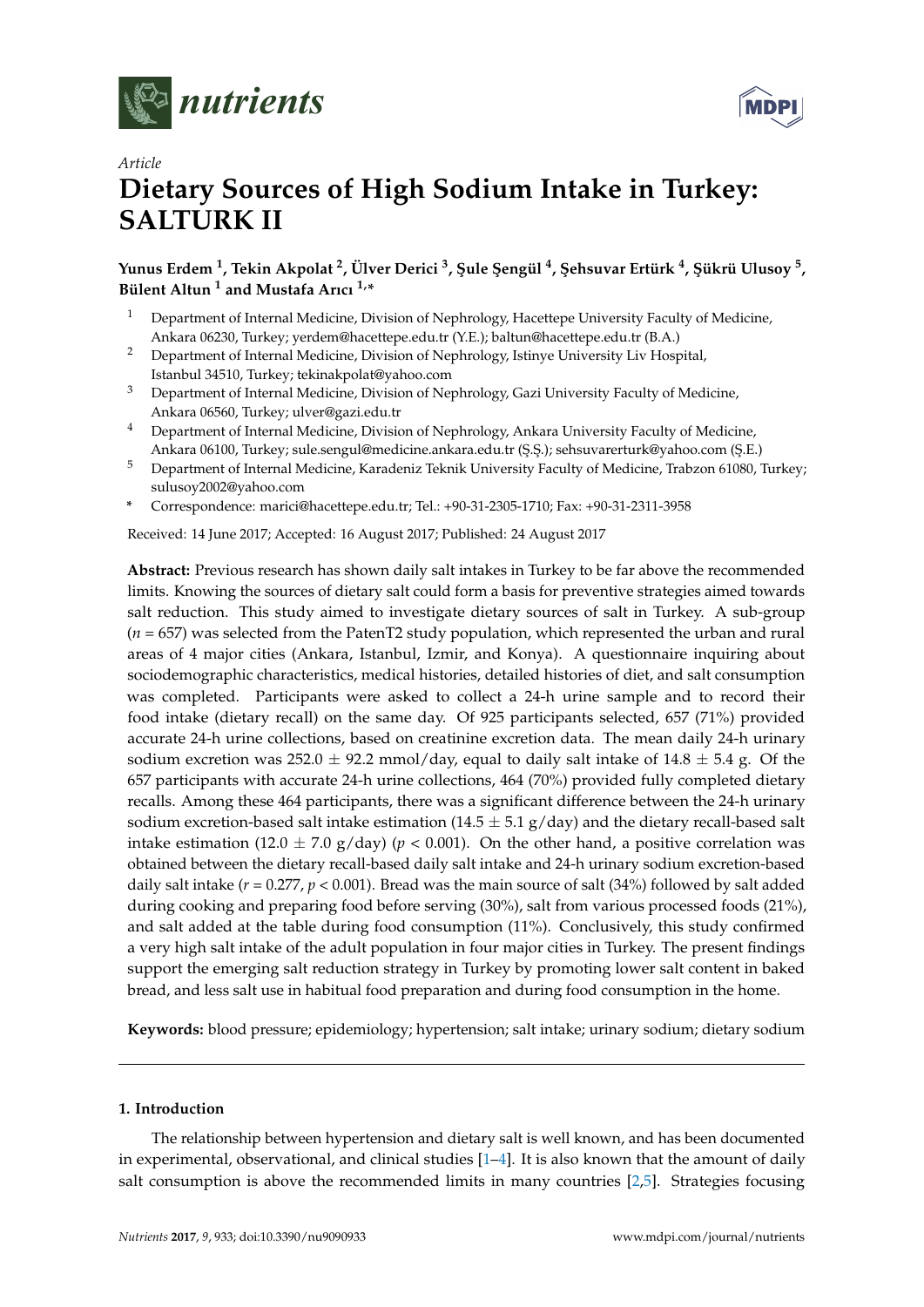on decreasing dietary salt would decrease the prevalence of hypertension and the incidence of cardiovascular events [\[2,](#page-8-2)[6\]](#page-8-4). In Finland and the United Kingdom, population-level reductions in salt intake have been associated with declines in rates of cardiovascular diseases [\[7,](#page-8-5)[8\]](#page-8-6). A recent modelling study of preventable risk factors for coronary heart disease (CHD) in Turkey reported that dietary changes (i.e., less saturated fat, less salt and higher fruit/vegetable consumption) can make the greatest contribution in reducing the CHD burden, with salt reduction alone saving 17,000 lives/year and 28,000 lives/year by 2025 at salt intake levels of 10 g and 5 g per day, respectively [\[9\]](#page-8-7). In light of these data, determining the sources of dietary salt by examining eating habits of societies and raising awareness on this issue appear to be an important preventive measure for cardiovascular diseases. In developed countries, salt-restriction strategies are being established by revealing the main sources of dietary salt. Unfortunately, studies on the sources of dietary salt are limited in number in low- and middle-income countries with high burdens of hypertension and cardiovascular diseases. In Turkey, which is an upper-middle income country, cardiovascular risk is high and hypertension is prevalent. In a previous study, we showed that daily salt intake in Turkey was too high  $(18.01 \text{ g/day})$  [\[10\]](#page-8-8). The present study aimed to investigate dietary sources of such high salt consumption in Turkey, as knowing the sources of dietary salt will form the basis for preventive strategies aimed towards salt reduction.

### **2. Materials and Methods**

This study was conducted on a sub-group selected from the population of the PatenT2 study [\[11\]](#page-8-9) in 2012, which was representative of Turkey and conducted to determine the rates of prevalence, awareness, and control of hypertension in adults. The exclusion criteria for this study were as follows: being pregnant, using diuretics, fasting for the last 24 h before enrollment, and having cardiac failure, renal failure, chronic liver disease, or diabetes mellitus. The present study was designed to represent the adult population in the urban and rural areas of four major cities (Ankara, Istanbul, Izmir, and Konya). These four cities account for 1/3 of the country's population, have a population distribution across urban and rural areas similar to that of country, and have a variety of dietary habits.

Sociodemographic characteristics and medical histories of all participants, as well as detailed records and histories of diet (content and amount) and salt consumption, were recorded via a questionnaire and a detailed face-to-face interview. A 24-h urine sample was collected from all participants within the period of February–March 2012 for the analysis of sodium, potassium, urea, and creatinine levels. An explanatory leaflet, along with the necessary equipment, was given to all participants, and they were instructed carefully about the method of urine collection. Beginning from the first urine sample of the day (in the morning), urine was collected over 24 h and was transferred into the urine container. Participants were instructed to keep urine samples in a cool and dark place. At the end of the collection period, healthcare workers measured the urine volume. The urine samples were then placed into cooler bags (4 ◦C) (Igloo Products Corporation, Katy, TX, USA) and within 24 h, they were sent to the central laboratory, where analyses were performed immediately. Participants who had 24-h urinary creatinine excretion within the predetermined limits of 10–30 mg/kg [\[12\]](#page-8-10) were included in the analysis. Daily salt intake was estimated based on calculation of 24-h urinary sodium excretion on the assumption that all sodium ingested was in the form of sodium chloride. Salt intake was calculated using the equation of 1 g salt = 17.1 mmol of sodium in 24-h urine.

Each participant was instructed to record his/her food intake in detail (dietary recall) on the day (any day in a week) that he/she collected the 24-h urine sample. On the next day, the interviewers, who were trained for this study, visited the participants' houses to collect the 24-h urine samples, checked the diet recalls, asked the participants to complete any omissions, and clarified any details as required. Thereafter, they questioned the participants about how many times and how much they eat a day; the amount of salt and tomato paste (which includes significant salt and is used in almost all home-made foods in Turkey) added during the meal preparation; and were also asked as to the household member preparing the meals. The accuracy of the forms tried to be achieved by a double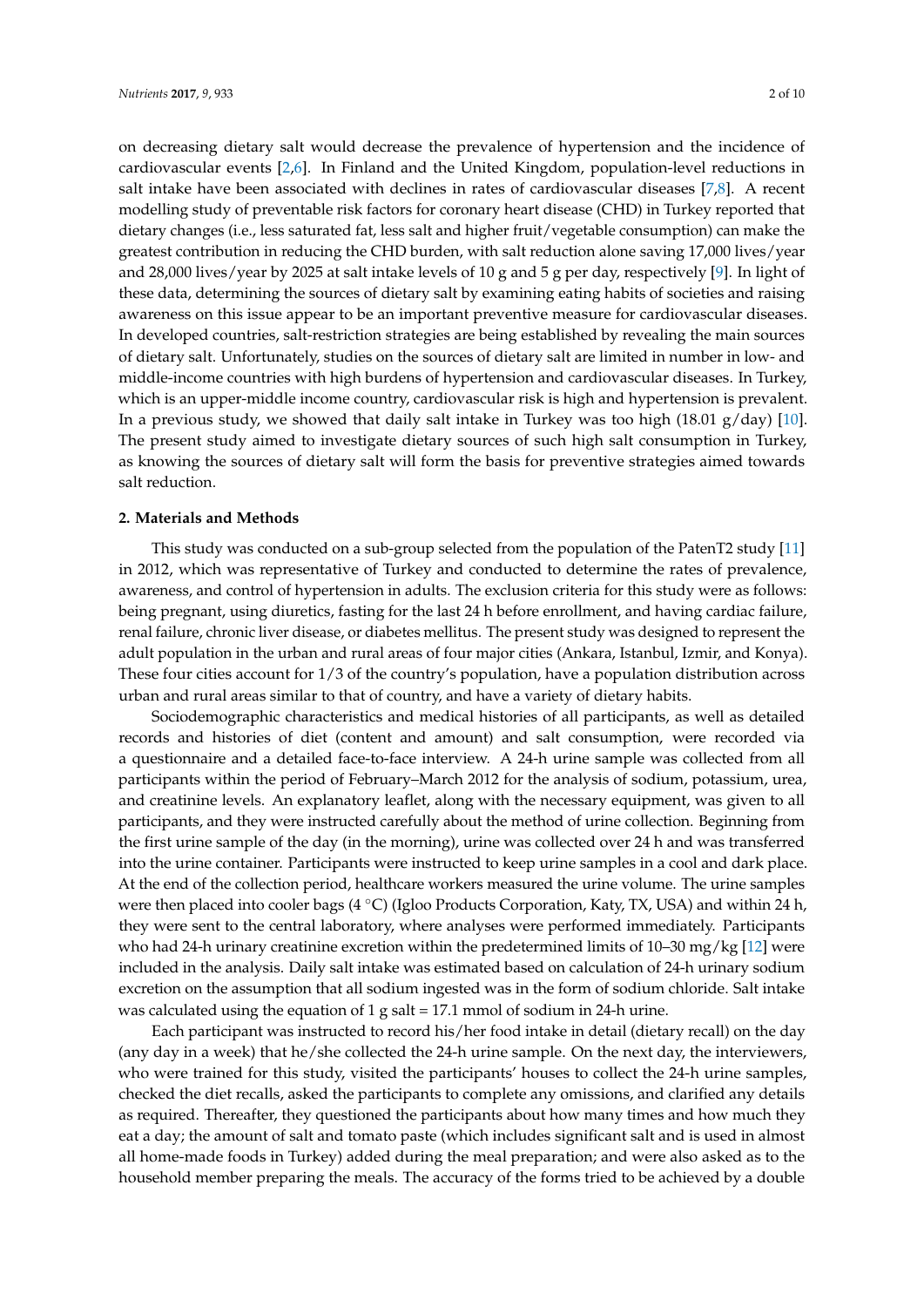check in the study. After the interviewers checked the forms, they marked some forms as inaccurate. Then, the researchers evaluated the dietary recall forms of the participants without knowing the interviewers' interpretation. The researchers controlled whether the forms were adequately completed or not and they also marked some forms as inaccurate. Then, in the final check, all forms marked as inaccurate by the interviewers or researchers were excluded from the analysis.

In order to determine the amount of salt added during food consumption, a pre-estimation method was derived by the researchers. In this estimation, 12 different saltshakers were used, and the number and size of holes of each saltshaker were measured. These saltshakers were given to 12 individuals, and they were asked to add a sprinkle of salt using their saltshakers as they always do while eating. The amount of salt sprinkled on from each saltshaker was then measured in grams. The average amount of salt was calculated and this was accepted as the amount of salt consumed when a participant adds salt once during the meal. All participants reported how many times they added salt to each meal and the amount of salt consumed was calculated according to these estimates. All participants were also asked to record how much bread they ate (number and size of slices) and the amount of salt consumed from bread was calculated according to the estimation by Akpolat et al. [\[13\]](#page-8-11). The amount (grams per serving) of food eaten was coded from the Food and Nutrition Photograph Catalog [\[14\]](#page-8-12). The group of each food item recorded in the dietary recall of the participants was identified and, accordingly, the salt content of each food was estimated in grams per 100 g of food using the United States Department of Agriculture National Nutrient Database [\[15\]](#page-8-13).

## *2.1. Sample Size*

In the sample size calculation, inclusion of 249 participants was found to be adequate, with the assumption that the precision of the amount of salt calculated from the amount of sodium estimated from 24-h urine samples was 1 g and that the estimated standard deviation was  $\pm 8$  with a two-sided 95% confidence interval at a significance level of 0.05. Since there was a difference between male and female participants in terms of eating habits, inclusion of 498 ( $2 \times 249$ ) participants was found to be adequate for two different clusters. Additionally, assuming a 30% loss related to the dietary recall assessment forms that were not fully completed, inclusion of 711 (249  $\times$  2/0.7) participants was found to be adequate in the present study.

# *2.2. Statistical Analysis*

All statistical analyses were performed using the Predictive Analytics Software (PASW 18.00; SPSS Inc., Chicago, IL, USA). In the comparison of normally distributed numeric and categorical variables, Student's t-test and chi-square test were used, respectively. The correlation analysis for the relationship between the salt intake calculated by 24-h urinary sodium and the salt intake estimated by dietary recall was performed using Spearman's rho test. The Bland-Altman method was also used to assess the agreement between salt intake calculated from the dietary recall and 24-h urine measurement [\[16\]](#page-8-14). All tests were evaluated at 5% type-I error level to infer statistical significance.

### **3. Results**

Among 925 participants enrolled, data from 657 participants who had 24-h urinary creatinine excretion within the predetermined limits were analyzed. Of the participants, 53.1% were female and 46.9% were male. Demographic and clinical characteristics of the participants are presented in Table [1.](#page-3-0) The amount of 24-h urinary sodium excretion was  $252.0 \pm 92.2$  mmol/day. The corresponding mean daily salt intake was  $14.8 \pm 5.4$  g/day with a significant difference between males and females  $(15.7 \pm 5.5 \text{ g/day}$  and  $14.0 \pm 5.2 \text{ g/day}$ , respectively;  $p < 0.001$ ). Daily salt intake was higher in those living in the rural areas (*n* = 144 (22%)) compared with those living in urban areas (*n* = 513 (78%))  $(16.0 \pm 5.5 \text{ g/day vs. } 14.5 \pm 5.4 \text{ g/day}, p = 0.001)$ . There were no significant differences between urban and rural areas in terms of age (47.5 + 15.5 years vs. 48.1 + 14.7 years, *p* = 0.799), male/female ratio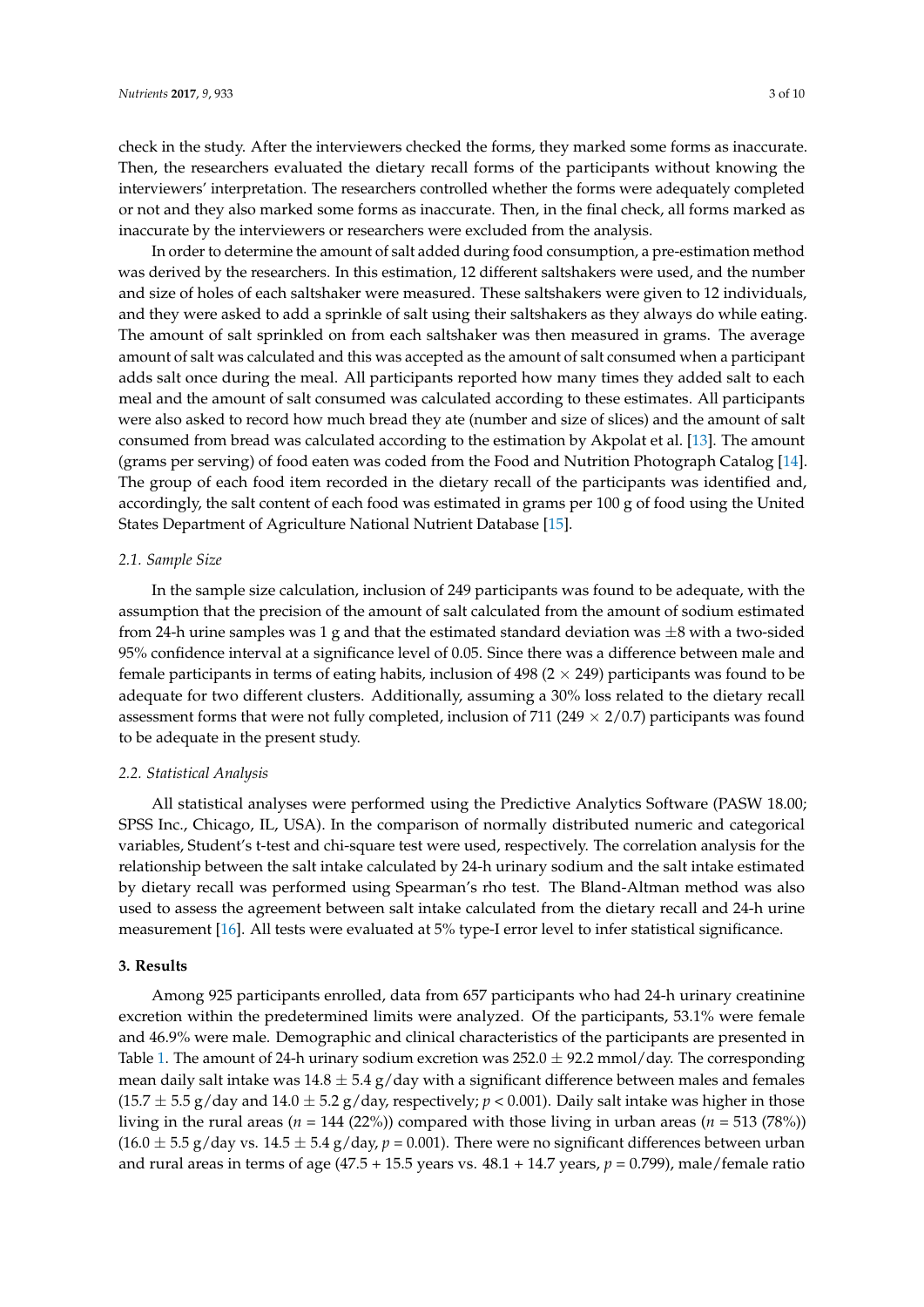(231/282 vs. 77/67,  $p = 0.073$ ), and body mass index (BMI) (28.8 + 5.9 kg/m<sup>2</sup> vs. 29.2 + 5.3 kg/m<sup>2</sup>,  $p = 0.293$ .

| Variable                               | Male $(n = 308)$   | Female $(n = 349)$ | Total $(n = 657)$  | $\boldsymbol{p}$ |
|----------------------------------------|--------------------|--------------------|--------------------|------------------|
| Age, years, mean $\pm$ SD              | $48.7 \pm 16.1$    | $46.7 \pm 14.6$    | $47.6 \pm 15.3$    | 0.073            |
| Age groups, years, n (%)               |                    |                    |                    |                  |
| $18 - 35$                              | 75 (24.4)          | 90(25.8)           | 165(25.1)          | 0.308            |
| $36 - 64$                              | 187 (60.7)         | 221(63.3)          | 408(62.1)          |                  |
| > 65                                   | 46 (14.9)          | 38(10.9)           | 84 (12.8)          |                  |
| BMI, kg/m <sup>2</sup> , mean $\pm$ SD | $27.9 \pm 4.6$     | $29.8 \pm 6.5$     | $28.9 \pm 5.7$     | 0.001            |
| BMI groups, $n$ (%)                    |                    |                    |                    |                  |
| Normal weight $(<24.9 \text{ kg/m}^2)$ | 84 (27.2)          | 102(29.2)          | 186 (28.3)         | < 0.001          |
| Overweight $(25-29.9 \text{ kg/m}^2)$  | 125(40.6)          | 92(26.4)           | 217 (33.0)         |                  |
| Obese ( $\geq$ 30 kg/m <sup>2</sup> )  | 99 (32.1)          | 155 (44.4)         | 254 (38.7)         |                  |
| Hypertension, $n$ (%)                  |                    |                    |                    |                  |
| Absent                                 | 184 (59.7)         | 218(62.5)          | 402(61.2)          | 0.475            |
| Present                                | 124 (40.3)         | 131 (37.5)         | 255 (38.8)         |                  |
| BP, mmHg, mean $\pm$ SD                |                    |                    |                    |                  |
| Systolic BP                            | $131.0 \pm 19.5$   | $123.2 + 19.2$     | $126.9 \pm 19.7$   | < 0.001          |
| Diastolic BP                           | $75.4 \pm 11.5$    | $72.1 \pm 10.8$    | $73.7 \pm 11.2$    | < 0.001          |
| Laboratory parameters, mean $\pm$ SD   |                    |                    |                    |                  |
| 24-h urinary sodium, mmol/day          | $267.4 \pm 94.2$   | $238.4 \pm 88.3$   | $252.0 \pm 92.2$   | < 0.001          |
| Urinary creatinine, mg/day             | $1746.9 \pm 486.2$ | $1373.5 \pm 407.3$ | $1548.5 \pm 483.1$ | < 0.001          |

<span id="page-3-0"></span>**Table 1.** Demographic and clinical characteristics of the 657 participants with accurate 24 h urine samples.

SD, standard deviation; BMI, body mass index; BP, blood pressure.

There were 464 (70.6%) participants with fully completed dietary assessment forms. These participants were compared with the remaining 193 participants who did not record their diet correctly regarding age, gender, and BMI. There was no significant differences between the groups in terms of gender and BMI. The mean age of the participants correctly recording their dietary recall was higher (49  $\pm$  15 vs. 44  $\pm$  16, *p* = 0.001).

The mean estimated daily salt intake according to the dietary recall data was  $12.0 \pm 7.0$  g/day (Table [2\)](#page-3-1). While the dietary recall-based salt intake was similar in males and females (11.9  $\pm$  6.6 and 12.2  $\pm$  7.3, respectively;  $p = 0.950$ ), salt intake was higher in those living in the rural areas, compared with those living in the urban areas (14.5  $\pm$  8.1 and 11.3  $\pm$  6.4, respectively; *p* = 0.001).

<span id="page-3-1"></span>**Table 2.** Salt intake in a subset of 464 participants with fully completed dietary assessment forms and a valid 24-h urine collection.

|                                                         | Male $(n = 210)$ | Female $(n = 254)$ | Total $(n = 464)$ |
|---------------------------------------------------------|------------------|--------------------|-------------------|
| 24-h urinary sodium, mmol/day                           | $256.4 \pm 85.6$ | $237.0 + 87.4$     | $245.8 + 87.0$    |
| Salt intake estimated from 24-h urinary sodium, $g/day$ | $15.1 \pm 5.0$   | $13.9 + 5.1$       | $14.5 + 5.1$      |
| Salt intake estimated from dietary recall, g/day        | $11.9 + 6.6$     | $12.2 + 7.3$       | $12.0 + 7.0$      |

The absolute difference between the 24-h urinary sodium excretion-based salt intake estimation  $(14.5 \pm 5.1 \text{ g/day})$  and the dietary recall-based salt intake estimation  $(12.0 \pm 7.0 \text{ g/day})$  was about 2.5 g; the difference was statistically significant  $(p < 0.001)$ . There was a positive correlation between the dietary recall-based salt intake estimation and the 24-h urinary sodium excretion-based salt intake estimation  $(r = 0.277, p < 0.001)$  in the participants with reliable dietary assessments, as well as both in males (*r* = 0.238, *p* < 0.001) and females (*r* = 0.310, *p* < 0.001) separately.

Evaluation of the sources of salt in dietary recall revealed that the majority of salt consumed was from bread (34%) and salt added during food preparation (30%) followed by processed foods (21%) and salt added during food consumption (11%) (Table [3,](#page-4-0) Figure [1\)](#page-4-1). Food items belonging to processed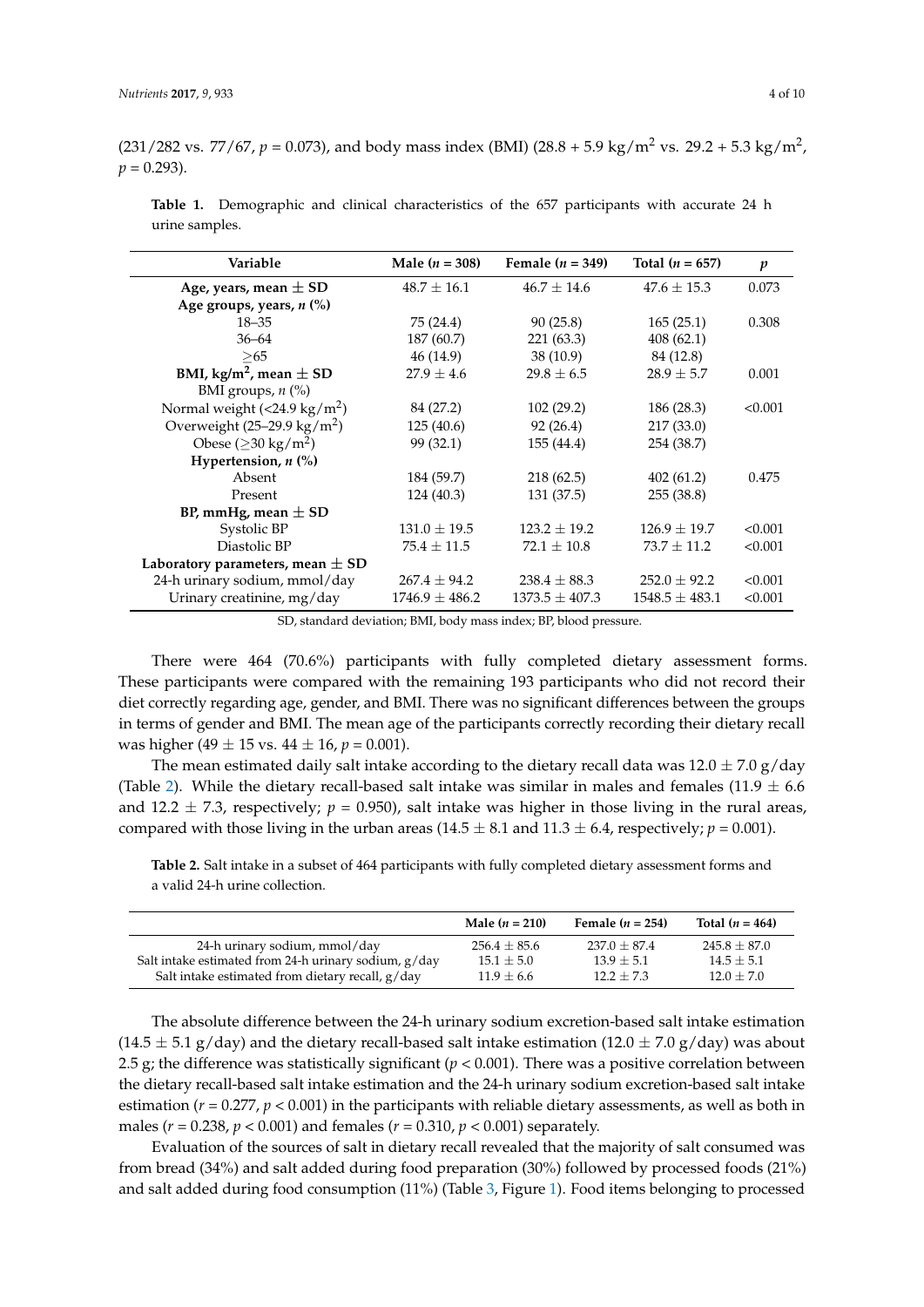foods are also presented in Table [3.](#page-4-0) There were significant differences both between males and females (4.6 + 4.0 g/day vs. 3.7 + 4.0 g/day,  $p < 0.001$ ) and between urban and rural areas (3.5 + 2.9 g/day vs.  $6.3 + 6.1$  g/day,  $p < 0.001$ ) in terms of the amount of salt intake from bread.

<span id="page-4-0"></span>

| <b>Food Items</b>                                               | Estimated Salt Intake (g/Day, Mean $\pm$ SD) |
|-----------------------------------------------------------------|----------------------------------------------|
| Bread                                                           | $4.1 + 4.1$                                  |
| Salt added during cooking and preparing food before serving     | $3.6 \pm 4.5$                                |
| Salt from various processed foods                               | $2.5 \pm 2.5$                                |
|                                                                 | Distribution of processed foods (%)          |
| Breakfast foods (cheese, olive, butter, eggs, etc.)             | 62%                                          |
| Pickle                                                          | 16%                                          |
| Meat-poultry-fish and meat products                             | 10%                                          |
| Dried nuts and fruits                                           | 4%                                           |
| Biscuits and crackers                                           | 3%                                           |
| Others $*$                                                      | 6%                                           |
|                                                                 | Estimated Salt Intake (g/day, Mean $\pm$ SD) |
| Salt added at the table during food consumption                 | $1.4 \pm 2.5$                                |
| Foods that contain salt in nature (e.g., some vegetables, etc.) | $0.5 \pm 0.8$                                |

**Table 3.** Estimated dietary salt intake (g/day) and distribution of major food sources of salt.

SD, standard deviation;  $^*$  Frozen food products and ready-to-eat food products.

<span id="page-4-1"></span>

**Figure 1.** Sources of dietary salt. **Figure 1.** Sources of dietary salt.

The limits of agreement for the difference were calculated as  $-16.579$  g/day to 11.750 g/day using the Bland-Altman method (Figure [2\)](#page-5-0). The mean difference and its 95% confidence intervals were −2.414 g/day (Confidence interval: −3.060 g/day to −1.768 g/day).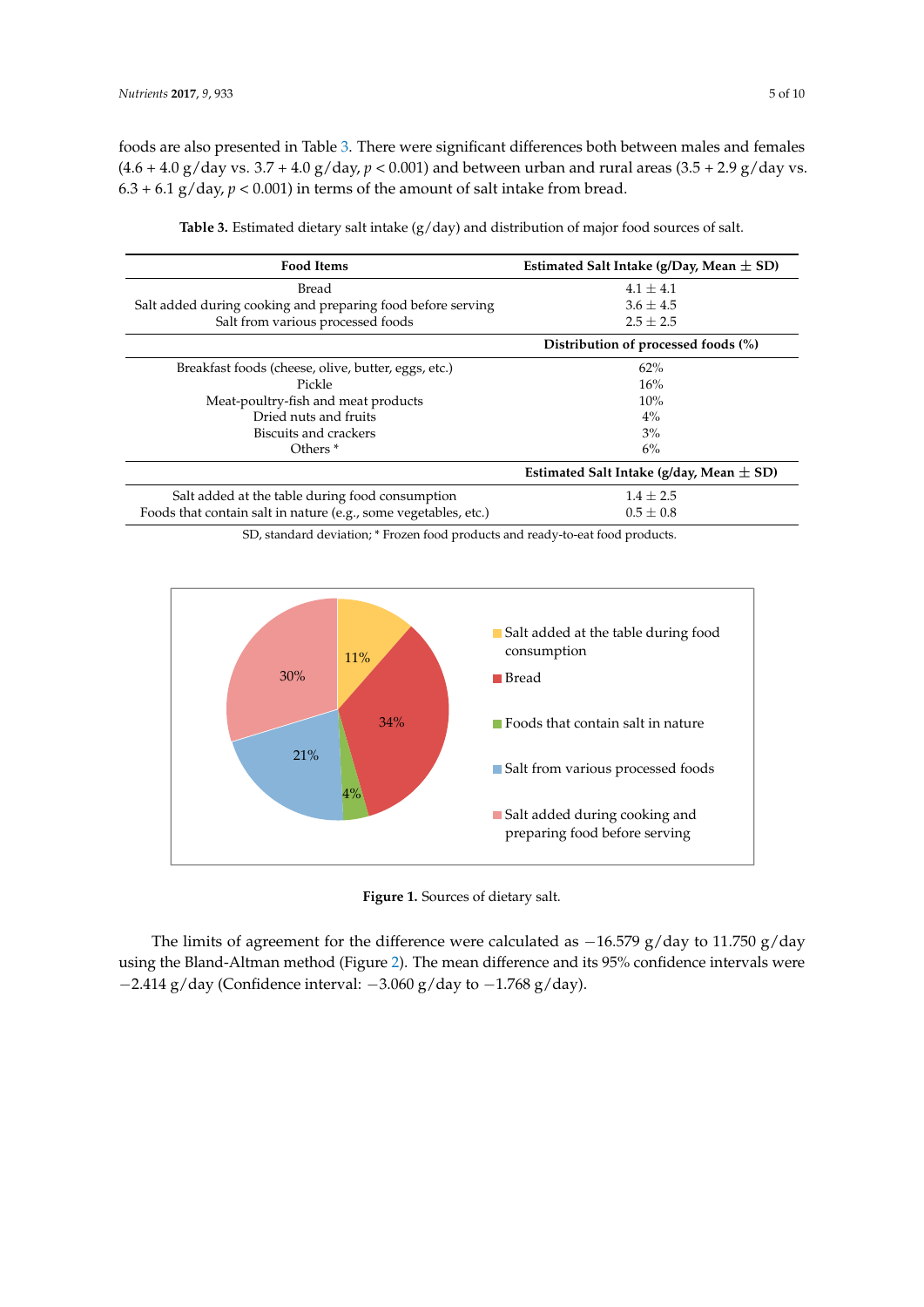<span id="page-5-0"></span>

**Figure 2.** The Bland-Altman plot. **Figure 2.** The Bland-Altman plot.

# **4. Discussion 4. Discussion**

It is already known that salt consumption is very high in Turkey. The present study determined It is already known that salt consumption is very high in Turkey. The present study determined once more that salt consumption was still high (14.8 salt g/day) even though it was lower than our finding of 18.0 g/day in 2007, reported in the previous study  $[10]$ . The present study also determined the sources of dietary salt in Turkey. It was found that bread was the main source (34%, 4.1  $\pm$  4.1 g/day), followed by salt added during food preparation (30%, 3.6  $\pm$  4.5 g/day), processed foods (21%, 2.5  $\pm$  2.5 g/day), and salt added during food consumption (11%, 1.4  $\pm$  2.5 g/day). The most striking point of this distribution is that salt intake was lower from processed foods, but higher and traditional cooking style, compared to in developed countries [17,18]. from bread and traditional cooking style, compared to in developed countries [\[17](#page-8-15)[,18\]](#page-8-16).

Various methods can be used to determine the amount and sources of salt intake [19–22]. Various methods can be used to determine the amount and sources of salt intake [\[19–](#page-8-17)[22\]](#page-9-0). Collecting a 24-h urine sample is the gold standard method of determining the amount of salt intake for population surveys. The present study estimated the mean salt intake of the subgroup as  $14.5 \pm 5.1$  g/day based on a single accurate 24-h urine collection. Dietary recall, which is used both to estimate the amount and to determine the sources of salt consumption, was also used in the present estimate the amount and to determine the sources of salt consumption, was also used in the present study and the salt consumption of the subgroup determined using dietary recall was  $12.0 \pm 7.0$  g/day. However, there was a significant difference between daily salt intake estimated by the dietary recall However, there was a significant difference between daily salt intake estimated by the dietary recall and by the 24-h urinary sodium excretion ( $p < 0.001$ ). This difference might be attributed to using non-validated dietary recall questionnaire. However, the positive correlation obtained between the a non-validated dietary recall questionnaire. However, the positive correlation obtained between the dietary recall-based salt intake estimation and the 24-h urinary sodium excretion-based salt intake dietary recall-based salt intake estimation and the 24-h urinary sodium excretion-based salt intake estimation ( $r$  = 0.277,  $p$  < 0.001) in this study might suggest relative reliability of the data on the sources of salt determined based on the dietary recall. Some previous studies have also reported similar of salt determined based on the dietary recall. Some previous studies have also reported similar results [23]. Accordingly, the data of dietary recall assessments were used for the subgroup analysis results [\[23\]](#page-9-1). Accordingly, the data of dietary recall assessments were used for the subgroup analysis of the food items in the present study.

Sources of dietary salt vary among countries. In the USA, nearly half (44%) of dietary sodium Sources of dietary salt vary among countries. In the USA, nearly half (44%) of dietary sodium was obtained from 10 different categories of foods: bread and rolls, cold cuts/cured meats, pizza, was obtained from 10 different categories of foods: bread and rolls, cold cuts/cured meats, pizza, poultry, soups, sandwiches, cheese, pasta mixed dishes, meat mixed dishes, and savory snacks [17]. poultry, soups, sandwiches, cheese, pasta mixed dishes, meat mixed dishes, and savory snacks [\[17\]](#page-8-15). A large-scale study from the USA evaluating 24-h diet in children, adolescents, and adults reported A large-scale study from the USA evaluating 24-h diet in children, adolescents, and adults reported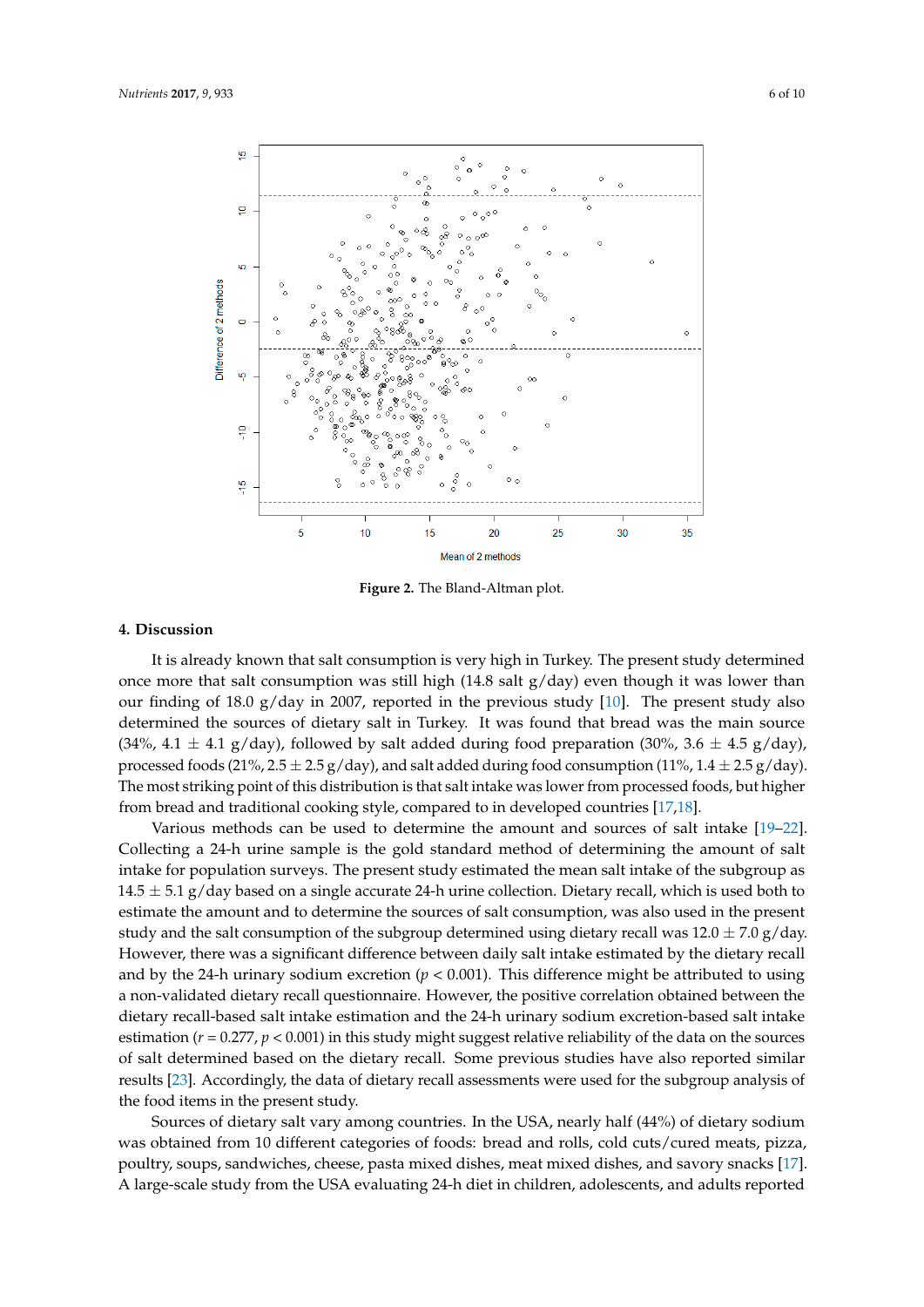that approximately 1/3 of daily salt consumption was obtained from foods eaten outside the home; therefore, supermarkets, restaurants, and schools also had a role in reducing dietary salt [\[24\]](#page-9-2). In the present study, the main source of salt intake was bread (34%), followed by salt added during food preparation (30%) and salt intake from processed foods (21%). The main source of salt in South India was found to be salt added to the foods prepared with pulses, rice, vegetables, fruits, and milk and dairy products [\[25\]](#page-9-3). To our knowledge, data on sources of salt consumption from underdeveloped countries are limited.

In Turkey, bread (34%) was found to be the main source of dietary salt. In a review evaluating salt intake in Europe, bread contribution to total salt intake was reported as 25.9% in Ireland, 24.8% in Belgium, 24.2% in France, 19.1% in Spain, and 19% in the UK [\[26\]](#page-9-4). In another study from Portugal, the bread contribution to daily salt intake was reported to be 20–27% [\[27\]](#page-9-5). One potential reason for this difference may be the variance in the amount of salt in bread (502 mg/100 g bread in Spain, 708 mg/100 g bread in France, and 397 mg/100 g bread in the UK [\[26\]](#page-9-4)) and the amount of bread consumed daily. According to a study by Akpolat et al. [\[13\]](#page-8-11), the amount of salt (approximately 1800 mg) in 100 g bread and the daily average bread consumption (about 400 g/day/person) are very high in Turkey compared to other countries, for example, 186 g/day/person in Ireland, 129 g/day/person in Belgium, 137 g/day/person in France, 126 g/day/person in Spain, and 101 g/day/person in the UK [\[26\]](#page-9-4). Bread is the main source of dietary salt and it is suggested that a reduction in bread salt would have a significant impact on global health [\[28\]](#page-9-6). However, as salt is an important component of bread baking, salt reduction has some dimensions that could affect both producers and consumers, such as taste, volume, quality, and shelf-life [\[28\]](#page-9-6). Bread is a widely used nutritional element, particularly in middle-income countries. For this reason, the development of country-specific policies for reducing bread consumption and reducing salt in bread is necessary. Within this context, according to the regulations of the Republic of Turkey Ministry of Food, Agriculture and Livestock, the recommended salt content of bread in Turkey was changed in 2012 from 1.75  $g/100 g$  bread to 1.5  $g/100 g$  bread as part of a salt-reduction health initiative [\[29\]](#page-9-7). Even the food industry has not developed an action plan to reduce salt in bread; the government has planned to follow up this regulation, and has made attempts to inspect bread bakeries with respect to the amount of salt in bread. Although the average salt level of bread in the UK is lower than in Turkey, attempts to reduce the amount of salt in 100g of bread are ongoing; as a result, there was a reduction of approximately 20% between 2001  $(1.23 \pm 0.19 \text{ g}/100 \text{ g})$  and 2011  $(0.98 \pm 0.13 \text{ g}/100 \text{ g})$  in the UK [\[30\]](#page-9-8). Moreover, in the comprehensive overview of national initiatives for salt reduction by Webster et al. [\[31\]](#page-9-9), attempts to reduce salt in bread were reported in many countries, such as a reduction by 26% in Spain between 2005 and 2009, a reduction by 18% in Ireland between 2003 and 2013, a reduction by 12% in France between 2008 and 2011, and a reduction by 6% in Belgium between 1990 and 2009. In the systematic review and meta-analysis by Jaenke et al. [\[32\]](#page-9-10), the authors concluded that salt could be substantially reduced in bread, which was one of the highest contributors to population salt intake, without jeopardizing consumer acceptability.

The percentage of salt intake from processed foods (21%) was lower in the present study than for developed countries. Among the processed foods consumed in Turkey, foods for breakfast (62%), pickles (16%), and meat-poultry-fish and meat products (10%) were determined to be the main sources of salt. Frozen food products and prepared foods are not consumed widely in Turkey. However, consumption of frozen food products will increase with the increasing developmental level of the country, leading to an increased risk for future generations.

In various countries, ongoing efforts are being made to determine strategies and to develop nationally applicable models for popularizing salt restriction in order to reduce the amount of daily salt intake within the limits defined by the World Health Organization [\[33](#page-9-11)[–35\]](#page-9-12). To achieve the intended goals, it would be necessary to know the current status of salt intake and the sources of salt depending on the eating habits of each population. For instance, data from the USA has revealed that the amount of salt intake from processed foods is very high (>80%); thus, what needs to be done in the USA is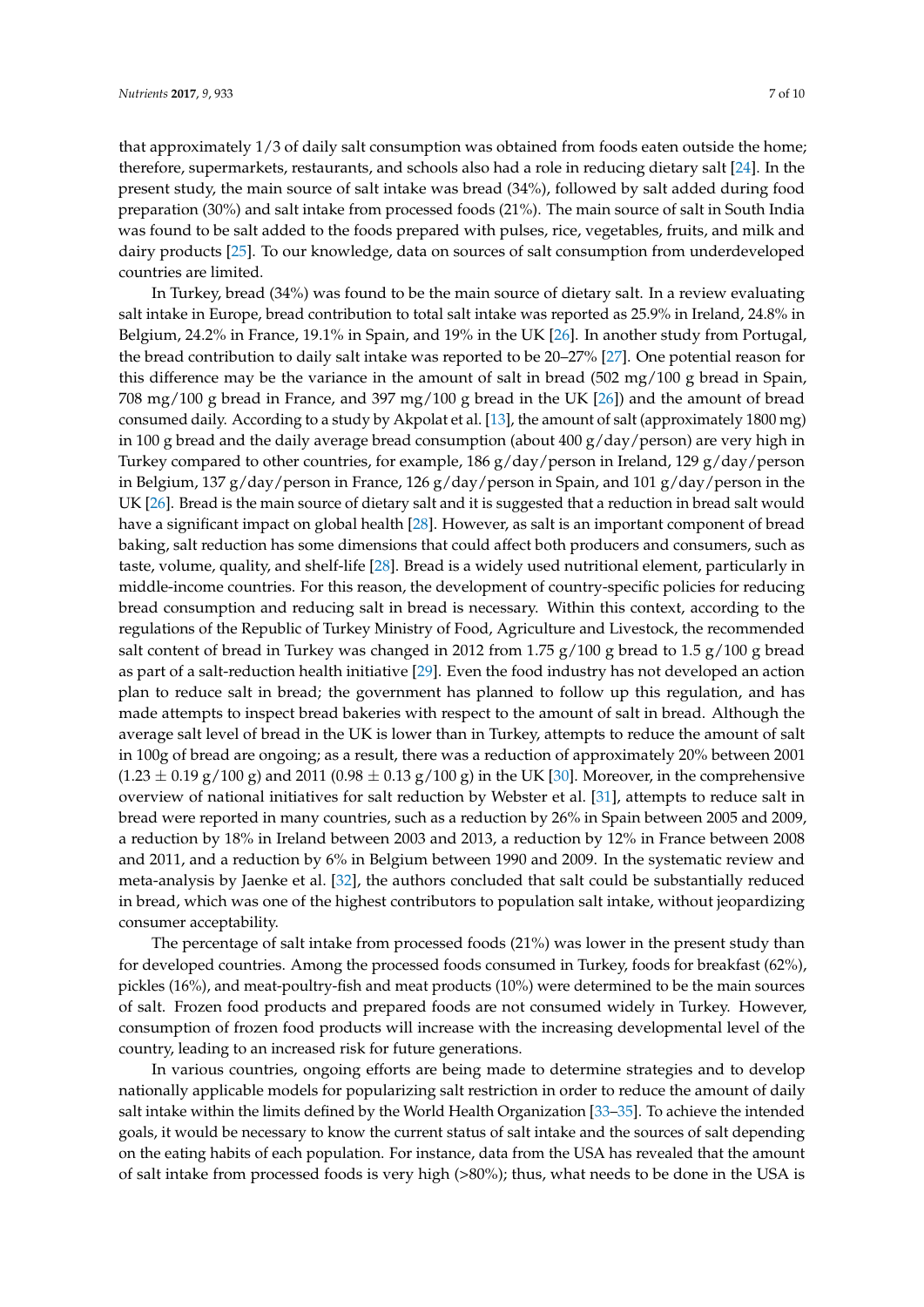a reduction in salt in processed foods and in restaurants. Whereas in Turkey, reducing salt in bread and salt added in traditional cooking methods would be a more effective strategy for a nationwide salt reduction policy. Following the previous epidemiological study on salt consumption in Turkey [\[10\]](#page-8-8), the Republic of Turkey Ministry of Health started a strategy program for salt reduction in 2011 [\[29](#page-9-7)[,36\]](#page-9-13). In this action plan, firstly the salt contents of bread, pastrami, olives, cheese, and tomato paste were reduced. Secondly, saltshakers were removed from the tables of public cafeterias. Lastly, public service announcements were broadcast on television and regulations were developed for school canteens [\[36\]](#page-9-13). However, it has yet to be found whether government regulations are applied by the food industry and local bakeries. Moreover, there is a need to investigate the potential health impacts of this reduction at the population level. Currently, the Republic of Turkey Ministry of Health has announced the second term of the action plan covering the years 2017–2021. This plan has the aims for monitoring whether the salt content of bread and other food items have been reduced across the country. The health implications of salt reduction will also be evaluated during this action plan.

The strength of the present study was the inclusion of an adequate number of participants with accurate 24-h urinary samples and fully completed dietary recall assessment forms. However, collecting 24-h urinary sample and dietary recall data from the participants only once was the main limitation of the present study. Another limitation was not using a validated dietary recall questionnaire. We observed that the difference between the daily salt intake estimated by the dietary recall and estimated by the 24-h urinary sodium excretion was large, which was also a limitation of the present study. Thus, one should consider that the distribution of dietary salt sources presented is valid with the assumption of a non-selective discordance for the different sources of salt between the two measurements. Bearing this in mind, we still believe that this distribution at a minimum correctly describes the relative dominance of bread and added salt during food preparation as the commonly preferred sources. In further field studies, it would be beneficial to collect 24-h urinary samples more than once at different times, as well as to use a validated dietary recall questionnaire at the day 24-h urinary samples will be collected.

### **5. Conclusions**

In conclusion, mean adult daily salt consumption is far above recommendations in Turkish cities, as it is in many regions of the world. Moreover, relatively high bread consumption and the corresponding high salt intake in Turkey were remarkable outcomes of the present study. Each country needs to plan and take strategical measures appropriate for their own eating habits. For this purpose, health authorities, legislators, and food producers should collaborate and develop models appropriate for their countries. The findings of this study of the main sources of dietary salt will help further developments of salt reduction strategies in Turkey.

**Acknowledgments:** The study was funded by the Turkish Society of Hypertension and Renal Diseases. The funding sponsor has no role in the design of the study; in the collection, analyses or interpretation of data; in the writing of the manuscript, or in the decision to publish the results. The field study, training, and control of the field healthcare workers, transportation of the samples to laboratory and data collection were carried out by OMEGA Contract Research Organization in Turkey. The epidemiologist Mutlu Hayran, MD, PhD, made a substantial contribution to the statistical analyses of the whole data set. The laboratory studies were carried out by Duzen Laboratories Group, Biological Sciences Research, Development and Production Inc. in Turkey.

**Author Contributions:** Y.E., T.A., S.U., B.A. and M.A. conceived and designed the study, drafted the first manuscript and provided final oversight; U.D., S.S. and S.E. analyzed and interpreted the data.

**Conflicts of Interest:** The authors declare that there are no conflicts of interest.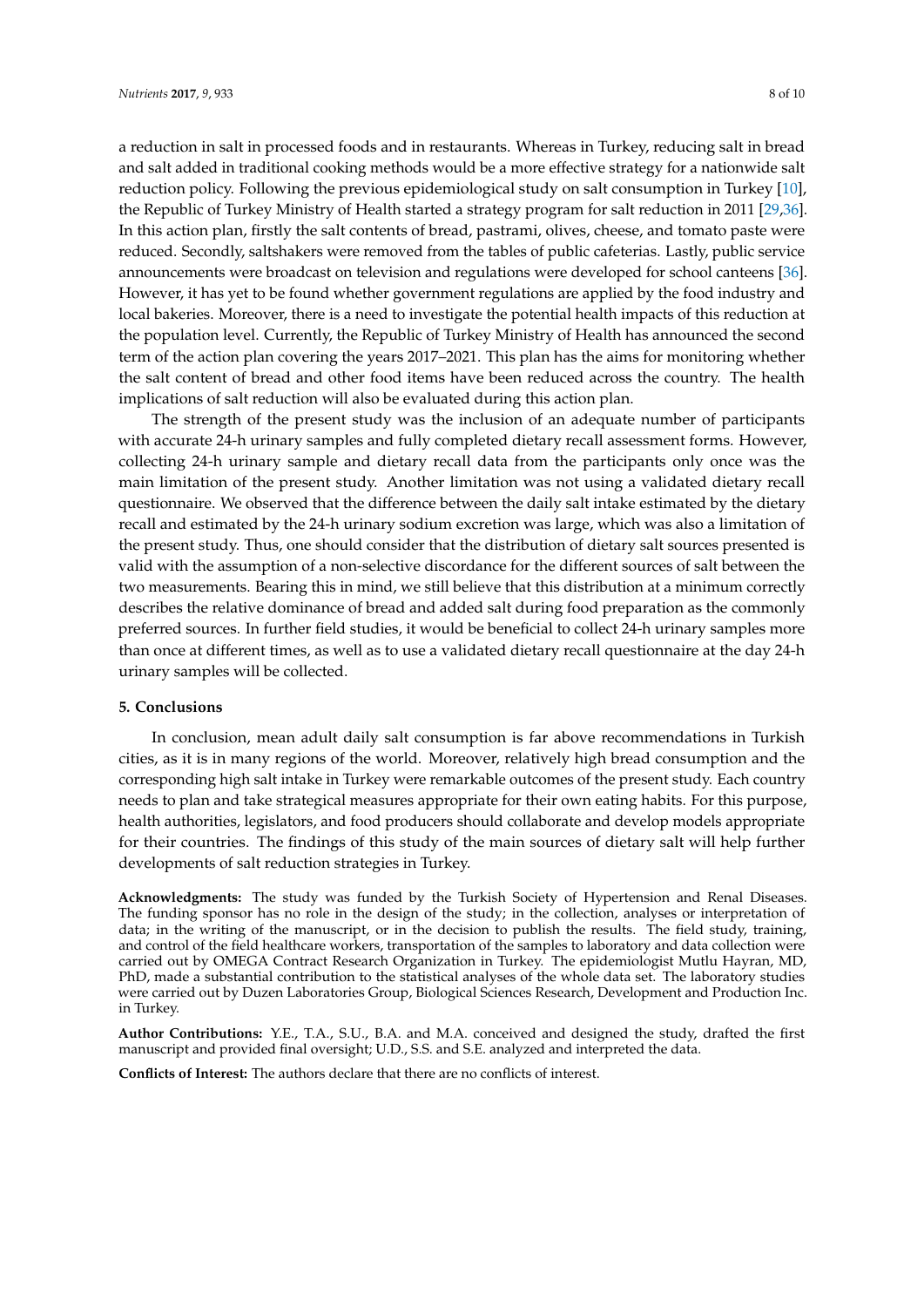# **References**

- <span id="page-8-0"></span>1. Altun, B.; Arici, M. Salt and blood pressure: Time to challenge. *Cardiology* **2006**, *105*, 9–16. [\[CrossRef\]](http://dx.doi.org/10.1159/000088265) [\[PubMed\]](http://www.ncbi.nlm.nih.gov/pubmed/16166773)
- <span id="page-8-2"></span>2. World Health Organization. *WHO Guideline: Sodium Intakes for Adults and Children*; WHO Press: Geneva, Switzerland, 2012.
- 3. Chen, J.; Gu, D.; Huang, J.; Rao, D.C.; Jaquish, C.E.; Hixson, J.E.; Chen, C.S.; Chen, J.; Lu, F.; Hu, D.; et al. Metabolic syndrome and salt sensitivity of blood pressure in non-diabetic people in China: A dietary intervention study. *Lancet* **2009**, *373*, 829–835. [\[CrossRef\]](http://dx.doi.org/10.1016/S0140-6736(09)60144-6)
- <span id="page-8-1"></span>4. Polonia, J.; Martins, L.; Pinto, F.; Nazare, J. Prevalence, awareness, treatment and control of hypertension and salt intake in Portugal: Changes over a decade. The PHYSA study. *J. Hypertens.* **2014**, *32*, 1211–1221. [\[CrossRef\]](http://dx.doi.org/10.1097/HJH.0000000000000162) [\[PubMed\]](http://www.ncbi.nlm.nih.gov/pubmed/24675681)
- <span id="page-8-3"></span>5. Brown, I.J.; Tzoulaki, I.; Candeias, V.; Elliott, P. Salt intakes around the world: Implications for public health. *Int. J. Epidemiol.* **2009**, *38*, 791–813. [\[CrossRef\]](http://dx.doi.org/10.1093/ije/dyp139) [\[PubMed\]](http://www.ncbi.nlm.nih.gov/pubmed/19351697)
- <span id="page-8-4"></span>6. Martikainen, J.A.; Soini, E.J.; Laaksonen, D.E.; Niskanen, L. Health economic consequences of reducing salt intake and replacing saturated fat with polyunsaturated fat in the adult Finnish population: Estimates based on the FINRISK and FINDIET studies. *Eur. J. Clin. Nutr.* **2011**, *65*, 1148–1155. [\[CrossRef\]](http://dx.doi.org/10.1038/ejcn.2011.78) [\[PubMed\]](http://www.ncbi.nlm.nih.gov/pubmed/21587284)
- <span id="page-8-5"></span>7. Tuomilehto, J.; Jousilahti, P.; Rastenyte, D.; Moltchanov, V.; Tanskanen, A.; Pietinen, P.; Nissinen, A. Urinary sodium excretion and cardiovascular mortality in Finland: A prospective study. *Lancet* **2001**, *357*, 848–851. [\[CrossRef\]](http://dx.doi.org/10.1016/S0140-6736(00)04199-4)
- <span id="page-8-6"></span>8. He, F.J.; Pombo-Rodrigues, S.; Macgregor, G.A. Salt reduction in England from 2003 to 2011: Its relationship to blood pressure, stroke, and ischaemic heart disease mortality. *BMJ Open* **2014**, *4*, e004549. [\[CrossRef\]](http://dx.doi.org/10.1136/bmjopen-2013-004549) [\[PubMed\]](http://www.ncbi.nlm.nih.gov/pubmed/24732242)
- <span id="page-8-7"></span>9. Sahan, C.; Sozmen, K.; Unal, B.; O'Flaherty, M.; Critchley, J. Potential benefits of healthy food and lifestyle policies for reducing coronary heart disease mortality in Turkish adults by 2025: A modelling study. *BMJ Open* **2016**, *6*, E011217. [\[CrossRef\]](http://dx.doi.org/10.1136/bmjopen-2016-011217) [\[PubMed\]](http://www.ncbi.nlm.nih.gov/pubmed/27388358)
- <span id="page-8-8"></span>10. Erdem, Y.; Arici, M.; Altun, B.; Turgan, C.; Sindel, S.; Erbay, B.; Derici, U.; Karatan, O.; Hasanoglu, E.; Caglar, S. The relationship between hypertension and salt intake in Turkish population: SALTURK study. *Blood Press.* **2010**, *19*, 313–318. [\[CrossRef\]](http://dx.doi.org/10.3109/08037051003802541) [\[PubMed\]](http://www.ncbi.nlm.nih.gov/pubmed/20698734)
- <span id="page-8-9"></span>11. Sengul, S.; Akpolat, T.; Erdem, Y.; Derici, U.; Arici, M.; Sindel, S.; Karatan, O.; Turgan, C.; Hasanoglu, E.; Caglar, S.; et al. Changes in hypertension prevalence, awareness, treatment, and control rates in Turkey from 2003 to 2012. *J. Hypertens.* **2016**, *34*, 1208–1217. [\[CrossRef\]](http://dx.doi.org/10.1097/HJH.0000000000000901) [\[PubMed\]](http://www.ncbi.nlm.nih.gov/pubmed/26991534)
- <span id="page-8-10"></span>12. Arici, M. Clinical assessment of a patient with chronic kidney disease. In *Management of Chronic Kidney Disease*; Arici, M., Ed.; Springer: Berlin/Heidelberg, Germany, 2014; pp. 15–28.
- <span id="page-8-11"></span>13. Akpolat, T.; Kadi, R.; Utas, C. Hypertension, salt, and bread. *Am. J. Kidney Dis.* **2009**, *53*, 1103. [\[CrossRef\]](http://dx.doi.org/10.1053/j.ajkd.2009.03.005) [\[PubMed\]](http://www.ncbi.nlm.nih.gov/pubmed/19463766)
- <span id="page-8-12"></span>14. Rakıcıoglu, N.; Tek, N.; Ayaz, A.; Pekcan, G. *Yemek ve Besin Foto˘graf Katalo˘gu. Ölçü ve Miktarlar*, 2nd ed.; Hacettepe Üniversitesi Sağlık Bilimleri Fakültesi Beslenme ve Diyetetik Bölümü: Ankara, Turkey, 2009.
- <span id="page-8-13"></span>15. United States Department of Agriculture Agricultural Research Service. USDA Food Composition Databases. Available online: <https://ndb.nal.usda.gov/ndb/> (accessed on 9 June 2017).
- <span id="page-8-14"></span>16. Bland, J.M.; Altman, D.G. Statistical methods for assessing agreement between two methods of clinical measurement. *Lancet* **1986**, *1*, 307–310. [\[CrossRef\]](http://dx.doi.org/10.1016/S0140-6736(86)90837-8)
- <span id="page-8-15"></span>17. Centers for Disease Control and Prevention (CDC). Vital signs: Food categories contributing the most to sodium consumption—United States, 2007–2008. *MMWR* **2012**, *61*, 92–98.
- <span id="page-8-16"></span>18. Fischer, P.W.; Vigneault, M.; Huang, R.; Arvaniti, K.; Roach, P. Sodium food sources in the Canadian diet. *Appl. Physiol. Nutr. Metab.* **2009**, *34*, 884–892. [\[CrossRef\]](http://dx.doi.org/10.1139/H09-077) [\[PubMed\]](http://www.ncbi.nlm.nih.gov/pubmed/19935850)
- <span id="page-8-17"></span>19. Zhang, L.; Zhao, F.; Zhang, P.; Gao, J.; Liu, C.; He, F.J.; Lin, C.P. A pilot study to validate a standardized one-week salt estimation method evaluating salt intake and its sources for family members in China. *Nutrients* **2015**, *7*, 751–763. [\[CrossRef\]](http://dx.doi.org/10.3390/nu7020751) [\[PubMed\]](http://www.ncbi.nlm.nih.gov/pubmed/25621504)
- 20. Zhao, F.; Zhang, P.; Zhang, L.; Niu, W.; Gao, J.; Lu, L.; Liu, C.; Gao, X. Consumption and sources of dietary salt in family members in Beijing. *Nutrients* **2015**, *7*, 2719–2730. [\[CrossRef\]](http://dx.doi.org/10.3390/nu7042719) [\[PubMed\]](http://www.ncbi.nlm.nih.gov/pubmed/25867952)
- 21. Rumpler, W.V.; Kramer, M.; Rhodes, D.G.; Moshfegh, A.J.; Paul, D.R. Identifying sources of reporting error using measured food intake. *Eur. J. Clin. Nutr.* **2008**, *62*, 544–552. [\[CrossRef\]](http://dx.doi.org/10.1038/sj.ejcn.1602742) [\[PubMed\]](http://www.ncbi.nlm.nih.gov/pubmed/17426745)